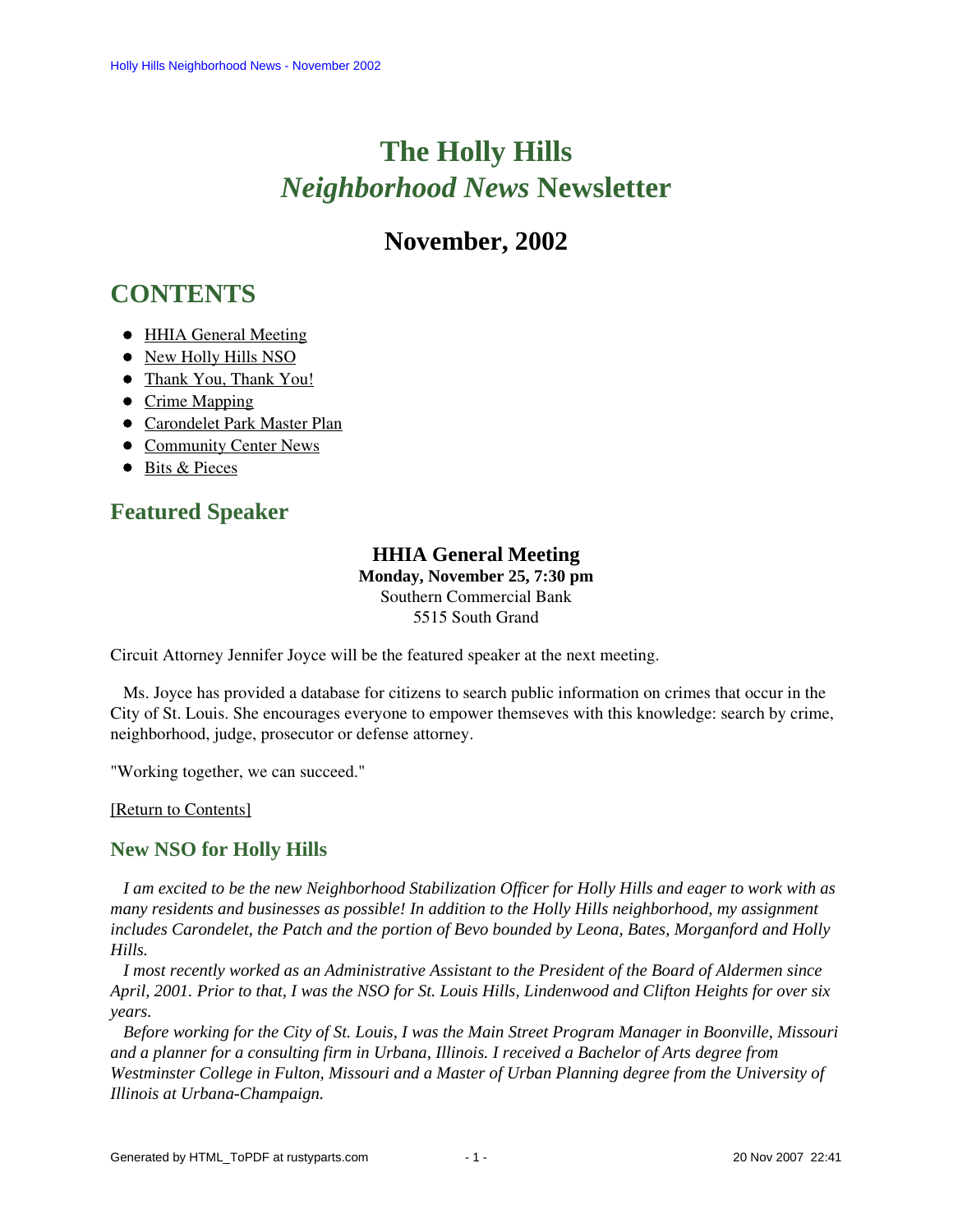*I am a proud city resident and look forward to helping keep Holly Hills a strong, vibrant neighborhood. Feel free to call me a 772-3484.* 

*-- Brian Kolde*

### <span id="page-1-0"></span>[\[Return to Contents\]](#page-0-2)

### **Thank You, Thank You!**

A great big thank you to the boy scouts and their leaders from both St. Stephen's and Our Lady of Sorrows. These boys, from the 5th, 6th and 7th grades, spent a Saturday planting Missouri wildflowers and bulbs in the Holly Hills Neighborhood. They just did a great job. And in the spring we all will see the blooms that will result from their work. These great young people should be very proud of themselves for helping to make our neighborhood an even better place to live. We are very proud of them! Thanks guys!

<span id="page-1-1"></span>[\[Return to Contents\]](#page-0-2)

### **Crime Mapping**

 The Saint Louis Police Department recently unveiled "Safe City Online Crime Mapping," an interactive website that allows users to examine crime incidents and calls for service throughout the city. Website users can search for activity within one-half mile of an address or by neighborhood. The system maintains data for the previous three months and is updated every 24 hours. Kinetic Solutions of Earth City developed the nationally recognized site under the guidance of Sgt. Bob Heimberger. HHIA member Dan Haag will provide a brief demonstration of the application at the November general meeting. Meanwhile, you can access the Safe City crime mapping application at: [http://64.218.68.50/stlouis/newslmpd/.](http://64.218.68.50/stlouis/newslmpd/)

[\[Return to Contents\]](#page-0-2)

### <span id="page-1-2"></span>**Carondelet Park Update**

The Carondelet Park Master Plan Committee held a well attended public meeting on October 6th at Blow School. John Hoal and the executive committee delivered ideas and schematics for the park. It is a very exciting process, and it will take time and money to complete . . . however, following are some of the possible plans for Carondelet Park:

- Connect sinkholes to form new ponds with riffles flowing into Horseshoe Lake
- Develop passsive corridor with a diversity of landscape types including forested areas, wetlands and open parkland
- Develop external walking/jogging path on Holly Hills, Leona, and Loughborough.
- Develop internal one way biking/ rollerblading path system connecting with citywide bike system on Holly Hills.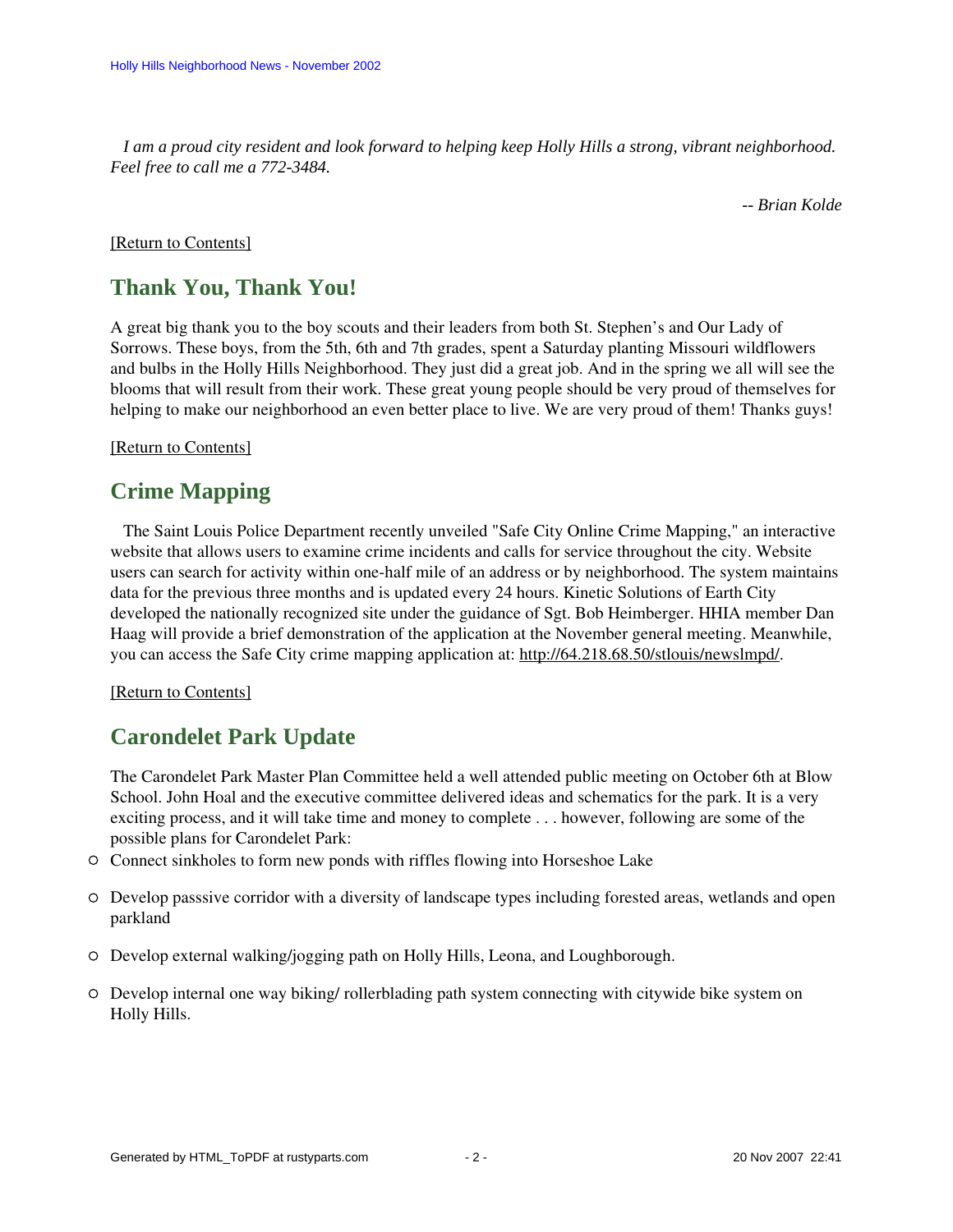- $\circ$  Connect sinkholes to form a connected system of wetlands.
- Remove Holly Hills playground and replace with park trail
- Opening up Bear Pit area for new adventure playground encircled by picnic pavilions
- Renovate Boathouse, Lyle House and Old Stable Building
- New maintenacne facilities located in mulch area.
- Upgrade existing athletic fields
- $\circ$  Relocate all athletic fields to the Active Recrea-tion Zone located at the eastern end of the park.
- Remove Grand Drive entrance from Loughborough Ave to Loughborough Drive

Plans will be developed further and presented at the last Pulbic Meeting to be held December 7th 10:00 - 12:00 (place to be determined).

### [\[Return to Contents\]](#page-0-2)

# <span id="page-2-0"></span>**Regarding the Community Recreation Center**

 The Community Recreation Center will enter the site selection and feasibility process directed by an architectual/engineering firm hired by the City of St. Louis. They will begin to hold public meetings the beginning of 2003. This is a separate process from the Carondelet Park Master Plan process. The job of the Master Plan executive committee is to decide if Carondelet Park might be an appropriate spot for the center. This does not quarantee, or even stipulate that the center will go in the park, it just puts the Park in with all the other site candidates. If the committee decides to have Carondelt Park as an option, John Hoal presented the idea of possibly placing the center in the Active Recreation Zone. The building would be located where the existing "locker rooms" sit, on the eastern end of the Park next to the ballfields facing Highway 55.

 The next public meeting is December 7th. In the meantime your comments and questions are welcome. You may call 314-832-0610 to gain more information regarding the Master Plan.

[\[Return to Contents\]](#page-0-2)

# <span id="page-2-3"></span><span id="page-2-1"></span>**BITS & PIECES**

- [Treasurer's Reports](#page-2-2)
- [Holiday Lighting Contest](#page-3-0)
- [Chameleon's Catering](#page-3-1)
- [Membership Dues](#page-3-2)
- [House Flags](#page-3-3)

### <span id="page-2-2"></span>**Treasurer's Reports**

 Beth Murphy, HHIA treasurer, provides a treasurer's report each general meeting. Copies are available at the table near the entrance to the meeting room.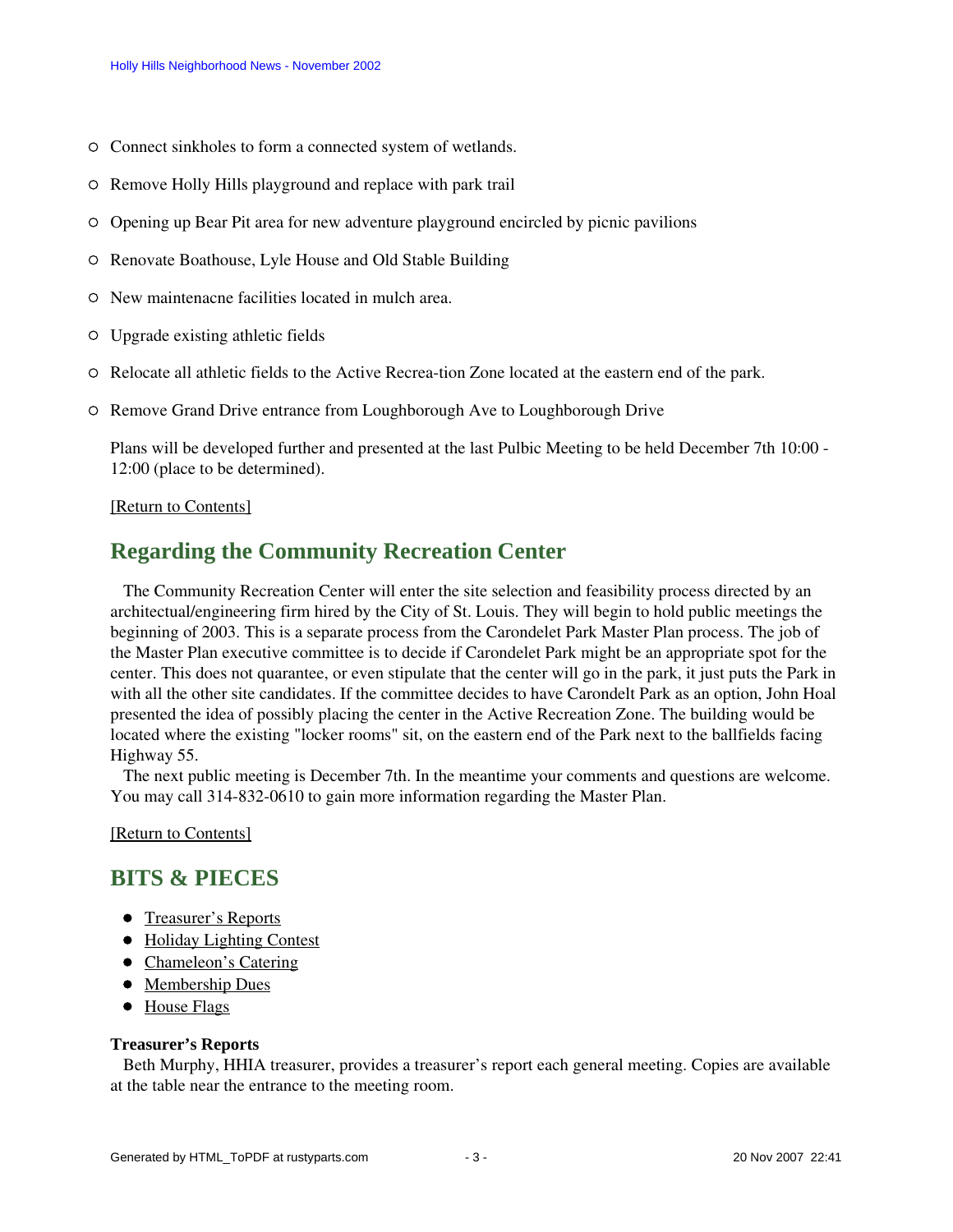#### [\[Return to Bits & Pieces Content\]](#page-2-3)

### <span id="page-3-0"></span>**Holiday Lighting Contest**

 After you have put up all those lights and decorations, make sure to have them on Tuesday, December 17 through Thursday, December 19. There is rumor that there will be elves in town doing their annual judging of the lights. (Okay, so it is really the president, but just go along with it! It means a lot to her!)Ho! Ho! Ho!

### [\[Return to Bits & Pieces Content\]](#page-2-3)

### <span id="page-3-1"></span>**Chameleon's Catering**

 Chameleon's welcomes you for "Sunday Brunch on the Boulevard" every Sunday from 10 a.m. to 2 p.m. Enjoy live, classic, soulful sounds of St. Louis-jazz legend Mae Wheeler every second Sunday. The brunch buffet offers an array of delicious dishes and also features a made-to-order omelet and carving stationall for \$10.95. Call to make reservations or just walk on in. Chameleon<sup>1</sup>s is located at 5535 S. Grand at Bates, phone: 481-8086.

### [\[Return to Bits & Pieces Content\]](#page-2-3)

### <span id="page-3-2"></span>**Membership Dues**

 At the next general meeting in November, a vote will be taken on whether to increase membership dues for individuals from \$7 to \$10 and for businesses from \$20 to \$25. This change in dues will help offset the costs of postage, which have increased, and will help fund landscaping and beautification projects to begin this spring. If passed, the new price will take effect with the January membership renewal.

### [\[Return to Bits & Pieces Content\]](#page-2-3)

### <span id="page-3-3"></span>**"Where Did You Get That Flag?"**

Display your neighborhood pride and purchase a "Welcome to Holly Hills" flag for your home or garden! As pictured on our Web site, our dark-green flags with white lettering are made of durable and attractive "Sunbrella" canvas. They include two grommets and a slip pocket for easy hanging, and are available for only \$25 each (pole not included). To purchase, simply send us your name, address, phone number and desired quantity, along with your check payable to Holly Hills Improvement Association, to:

Holly Hills Improvement Association Attn: Flag Order PO Box 22144 St. Louis, MO 63116

 Order one or several. At \$25 each, they make great house-warming gifts for new neighbors or thank-you gifts for long-time neighbors! (Place your holiday orders early to ensure availability.)

Questions? Call us at 314-569-5708 or send an e-mail inquiry to HHIA Webmaster.